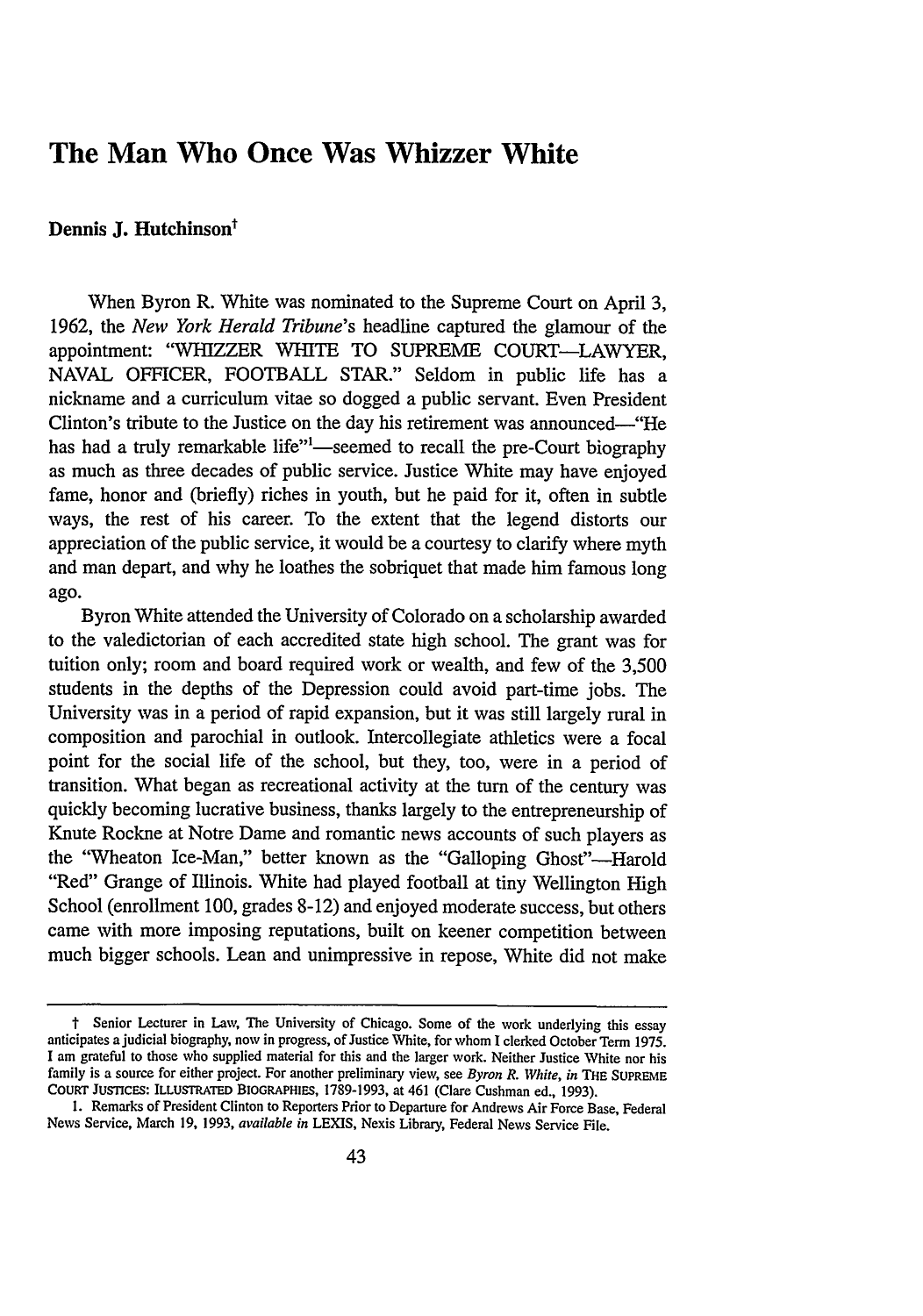the freshman starting lineup. Then came the traditional Colorado-Denver University freshman game. Leonard Cahn, a sportswriter for the *Denver Post,* remarked to a colleague that young White was "a real whizzer" that afternoon and, taken with his inspiration, promptly printed the observation the next day.2

The name, to say the least, stuck. Thus, at the age of 17, Byron White had an identification he did not seek, did not like and could not shake. Since that autumn day in 1934, except in the most formal publications, Byron White has always been three names, parentheses or quotations marks depending on editorial taste. The name lent itself to reductionistic explanations of almost anything, from manner to values; for later critics of his judicial views, the name allowed condescension and even ridicule to be packaged in a single snappy phrase.

With the nickname came expectations, but White's sophomore year ended after the first game when he blew out his knee. Already, however, the name was taking its toll. His replacement at tailback, W.C. "Kayo" Lam told a teammate that he was "lucky to beat out the great Whizzer White."3 The remark may have been good-natured, but the name and the attention it attracted began to constitute a friction spot for White and his teammates. White's junior year was the first step on his road to national prominence: he played well enough to receive all-conference honors, and his stature as a three-sport star (basketball and baseball, too), combined with a straight-A average, made him the most famous man on campus and the logical choice for the faculty committee who annually selected the President of the Student Body.

When his senior year began, White was already being mentioned as a potential All-American. Grantland Rice, the Phi Beta Kappa turned sports columnist, mentioned on his radio show that "'Whizzer' White is the ideal moniker for a triple threat tailback," and he believed "the man with that name was going to live up to it,"<sup>4</sup> ordaining national stature never before enjoyed by any player in the Rocky Mountain region. White's performance during the 1937 season was "arguably, the greatest season statistically of any back in 50 years of NCAA rankings,"<sup>5</sup> according to the NCAA. He led the country in almost everything, but it took drama to be famous, and he rose to the occasion against Utah in Salt Lake City. Less than 48 hours before game time, he was notified of his election to Phi Beta Kappa. He then proceeded to score all the team's 17 points and provided the margin of victory, but, more important to his legend, he pulled off a 97-yard punt return that included a retreat of more than 15 yards into his own territory, a zig-zag across the field, and then a

*<sup>2.</sup> See* Leonard Cahn, *White Was Straight-A on Field, in Classroom,* ROCKY MOUNTAIN NEws, Feb. **9, 1965,** at 42.

<sup>3.</sup> Interview with O.T. Nuttall, in Boulder, Colo. (June 16, 1993).

<sup>4.</sup> SILVER & GOLD (Boulder), Sept. 28, 1937, at 4.

*<sup>5.</sup> Morning Briefing: Fifty Years Later, Whizzer White is Still Hard to Catch,* L.A. TINiES, Nov. 18,

<sup>1987, § 3,</sup> at 2 (quoting Jim Van Valkenburg, Director of Statistics, NCAA).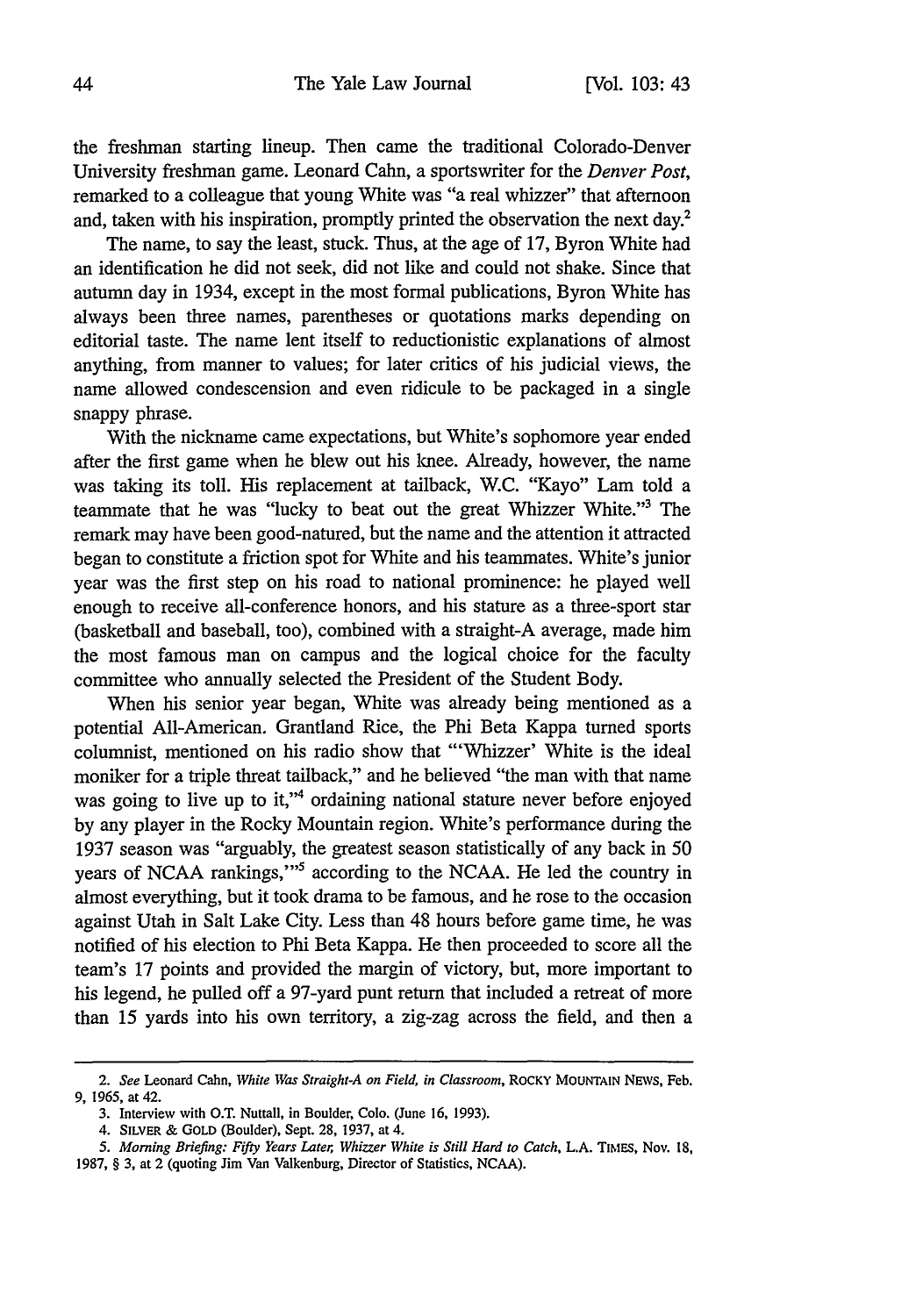series of near-miss tackles that some old-timers talk about even today. The event might have been ephemeral, or the stuff merely of local legend, but for the presence of one of Rice's competitors, Henry M'Lemore of United Press, whose vivid, if rather self-important, report of the play and the entire performance made White a national sports figure overnight.<sup>6</sup>

Within weeks, what today might be described as Whizzermania erupted. The team defeated Denver University and was invited to the second annual Cotton Bowl; White was named to every All-American team on the books; and Life magazine dispatched a photographer to Boulder to record what the papers were now calling the Phi Beta Kappa All-American. The Cotton Bowl invitation enraptured the University with the team and its leader, but confounded both White and President of the University, George Norlin, who taught classics, expounded Isocrates, and thought athletics a potential impediment to liberal learning. White feared that the Cotton Bowl would interfere with academics in general, final examinations in particular and his pursuit in mid-December of the Rhodes Scholarship, which his older brother had won three years before. The problems were solved when Colorado's opponent was identified as Rice Institute, which satisfied Dr. Norlin's intellectual standards, and when White received permission to join the team late after interviews in Denver, and if successful there, in San Francisco.

The Rhodes candidacy, more visibly than other episodes that fall, brought out White's growing unease with the spotlight and especially with the practices of the press. Although routinely in demand after home football games, he declined to attend fraternity parties, because he preferred to study, or perhaps to be alone. When he became a finalist for the scholarship after the Denver interviews, he blew up at the journalists who tracked him to his Pullman car and demanded that he be photographed "prepping" for the final interviews: "Here's the way it is **....** I don't want all this tied in with the scholarship exams. Members of the committee might think I'm getting the big head or something, getting pictures taken of me every time I turn around."<sup>7</sup> Despite the complaint, the *Rocky Mountain News* ran a photo of White shaking hands with a schoolmate as he boarded the train.<sup>8</sup> After White was awarded the scholarship, he took a train to Fort Worth, where the team was preparing for the Cotton Bowl, and a week later Colorado lost to Rice 28-14, with White scoring all of the team's points.

**<sup>6.</sup>** Both the *Rocky Mountain News (McLemore Thinks White Used Mirrors in Long Run)* and the *Denver Post (Colorado's Great Back Has Everything, Says Columnist)* carried M'Lemore's 600-word column, which was not filed until two days after the event: Nov. 8, 1937. According to the campus newspaper, M'Lemore's account ran in 412 newspapers nation-wide. *Henry McLemore Suspects White Of Using Mirrors on Long Run,* SILVER & GOLD (Boulder), Nov. 9, 1937, at 4.

<sup>7.</sup> *C.U. Gridders Leave for Texas Sunday,* DENVER POST, Dec. 18, 1937, at 13.

<sup>8.</sup> Gorman Hogan, *White Leaves for Coast, Seeks Scholastic Goal: Whizzer Will Take Final Exams for Rhodes Award Monday in Frisco,* ROCKY **MOUNTAIN** NEWs, Dec. 18, 1937.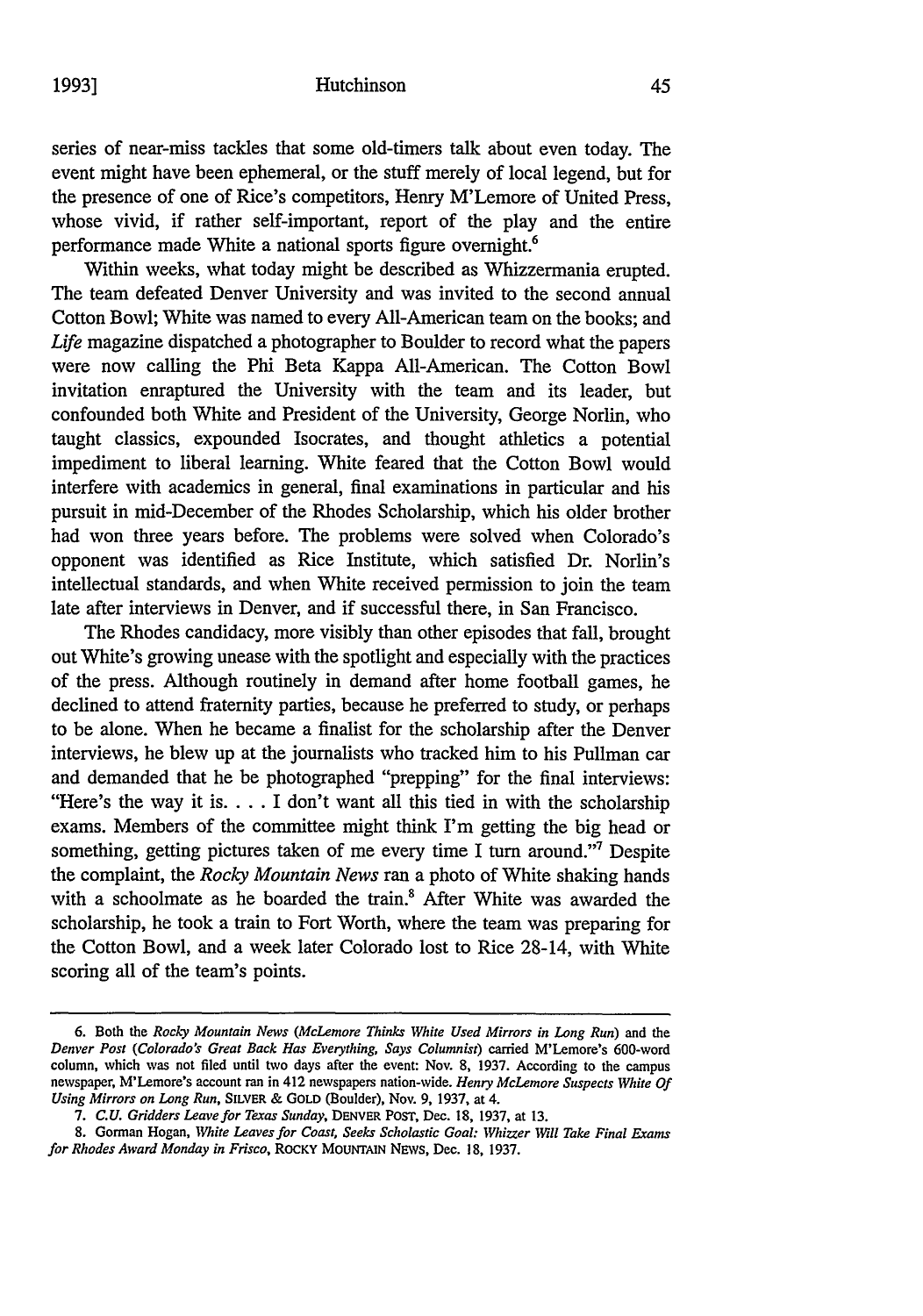The defeat did no more than temporarily cool the media's appetite for "Whizzer" White. The New York Basketball Writers' Association established a tournament, and invited an above-average Colorado team to be one of the six teams in what became the first National Invitational Tournament. The experience imposed substantial emotional costs on the team, especially White. No one was prepared for the New York fans (bellowing "Whizzah! Whizzah! Whizzah!" as the team ran down the runway to and from the floor of Madison Square Garden), nor for the press, who demanded one photo opportunity after another, heckled the players when they would not answer questions, and then ridiculed them in print when they did. White never forgot the abuse. Nearly a quarter-century later, he would say, in terse understatement: "The New York newspapers put out quite a bit of publicity about the team and about me. I figured it the same way I always had-it was their job and they probably knew what they were doing, but I didn't like it, even so."<sup>9</sup>

Colorado lost to Temple in the finals, and White, exhausted by both the athletics and the attention of the previous six months, chose not to play baseball his senior year. He explained he was making time to learn recreational sports; in fact, he dithered much of the spring over whether to go to Oxford on the Rhodes Scholarship or instead to accept an offer from Arthur Rooney for \$15,800 to play professional football for Pittsburgh. The salary was not only the highest in the National Football League, but three times what Rooney had paid for the team a few years before and at least twice what established stars such as "Slinging Sammy" Baugh were then making.

The decision, framed as an either/or choice, proved paralyzingly difficult, and the monthly, then weekly, press speculation clearly frayed the young man's nerves. He finally decided in June to forgo the money and go to Oxford, a choice celebrated editorially in state newspapers. Six weeks later, thanks to patient inquiry and diplomacy by his older brother, who was then finishing his pre-medical degree at Oxford, White discovered that he could matriculate there in January of 1939, one term late. He quickly accepted the Pittsburgh offer and reported to the team's summer camp.

Although Oxford's bureaucracy had allowed White to have both the objects of his desire, the decision caused both relief and remorse. A month after announcing what critics unkindly called a reversal of field, White wrote a fellow Rhodes Scholar explaining the decision:

There are of course many drawbacks to the course I have taken. I expect to encounter numerous difficulties and be called upon to pay in more than one way for having things my way for the time being.

**<sup>9.</sup>** Alfred Wright, *A Modest All-America* Who *Sits on the Highest Bench,* SPORTS ILLUSTRATED, **Dec. 10, 1962,** at **85, 90.**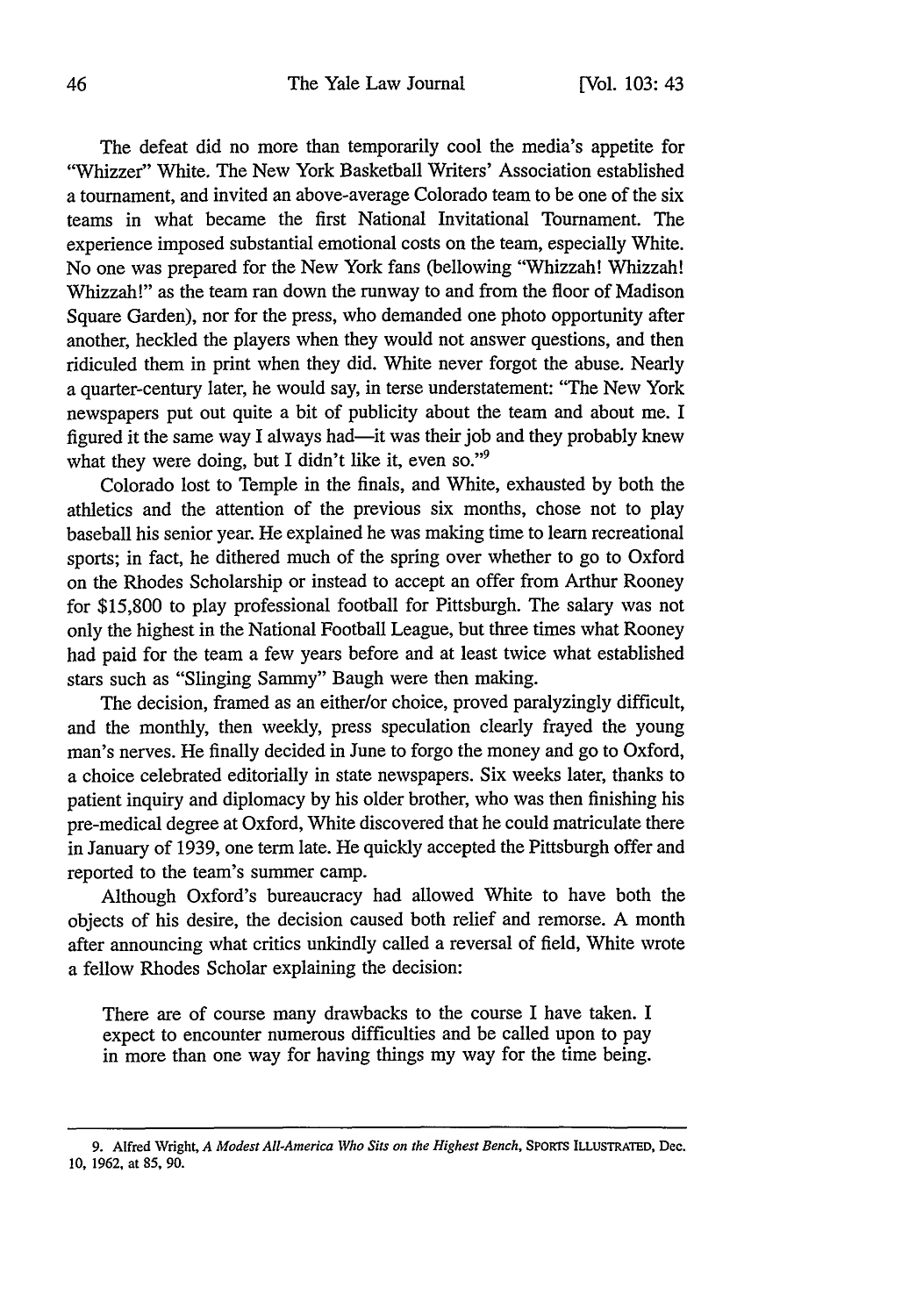But I am willing to face this, for I am not getting paid \$15,000 for my football abilities alone.<sup>10</sup>

The letter, written in a young, round hand on stationery of the Hotel Fort Pitt, which Rooney used as team headquarters, is poignant for its self-realization. White assumed that Oxford could be accommodating but unforgiving, and he knew that Rooney hoped to be hiring both athletic and gate power. Newspapers seemed to take the double bet: headlines for the next year in Pittsburgh and for two subsequent seasons in Detroit routinely identified White with team fortunes, usually with the abbreviated nickname that fit so neatly in headline type.

White led the league in rushing and was named to the all-league team in 1938, but the team had a losing season. After visiting his parents in Wellington, he traveled to Oxford in time, a few days late, for Hillary Term 1939. When he arrived at the Oxford train station, he was met by reporters from London newspapers, mainly tabloids. The crowd was eager not to see Whizzer White for once, but, perhaps worse, to get a photograph of the flesh-and-blood incarnation of the *Yank at Oxford,* an extremely popular 1938 film depicting the cultural clash between a brash Nebraskan scholar-athlete and quirky but confident interwar Oxford. (Some even thought later that the film was inspired by White; in fact, A.P. Garland's book from which the film was adapted was written while White was in grade school.) White obliged the London *Chronicle* by posing in cap and gown aboard a bicycle, thereby putting himself behind a golden eight-ball: it was bad enough that he was a certified professional, as he was quickly if discreetly informed, but he was also ostentatious, which was bad form. To top it off, the Oxford law course was doctrinally antiquarian and front-loaded with Roman law, a disappointment to most of its American customers, and the rumor of war hung over Oxford in a growing pall.

If the University was less than expected, the diversions were greater. White took tea with Lady Astor and George Bernard Shaw in the Astor townhouse in London. During vacations he managed trips to the Continent. He went to France after the first term, and during the summer spent time in Munich, Germany with young Jack Kennedy, whom he had met at American Embassy parties in London. (Kennedy would write of the summer: "You had the feeling of an era ending, and everyone had a very good time at the end."") September brought war and American Rhodes Scholars were shipped home.

White had planned to go to law school at least since his early days in college, but suddenly he had to choose a school. He was tempted by Harvard,

<sup>10.</sup> Letter from Byron R. White to Gerald Brown (Sept. 10, 1938) (on file with author).

**<sup>11.</sup>** LEO DAMORE, THE **CAPE COD** YEARS **OF JOHN** FITZGERALD **KENNEDY 50** (anniversary ed., Four Walls Eight Windows **1993)** (1967).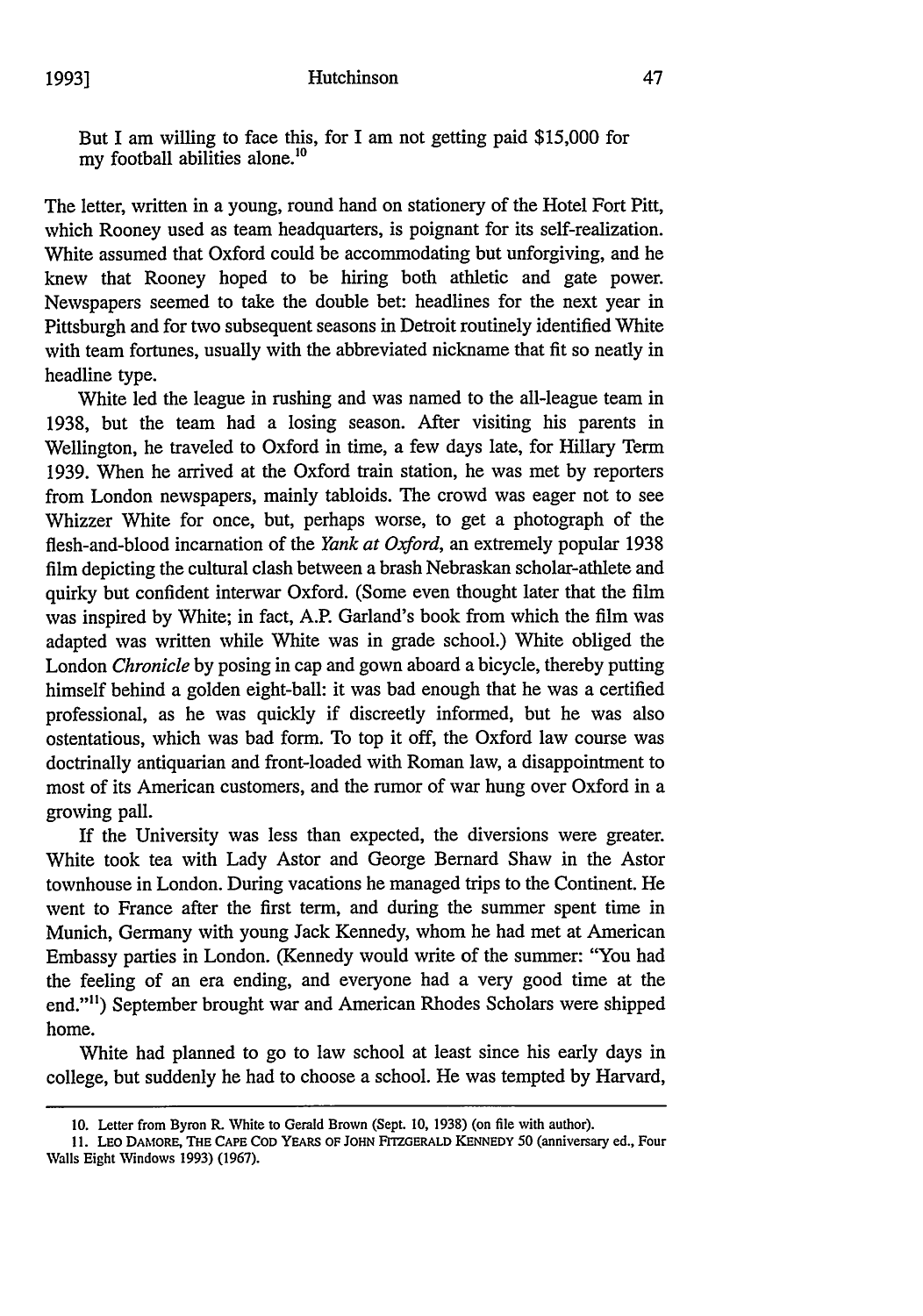Michigan and the University of Colorado, but he chose Yale, thanks largely to the critical mass of fellow Rhodes Scholars who already had attended Yale Law School for at least one year or who had planned to start there anyway. (Nearly a dozen were eventually in residence for the fall term.) White arrived four days after the others, no longer the Yank at Oxford, once again "Whizzer" White. He delayed his return, his classmates thought, to avoid professional football scouts and officials who were sighted on campus, and when he did return, he paid his \$450 tuition bill on the spot to suggest that he did not need a new contract to finance his legal education.

White seemed determined to shed his past and to establish both a new career and, it may not be too much to say, a new identity. Behind his back, some skeptical classmates ridiculed Wellington, Colorado and professional football, and suggested that a rude shock awaited the most famous member of the first-year class. Other classmates recall even today a rather still figure, sitting erect in the library, frequently with green eye-shade, reading for hour after hour seemingly without a break: the combination of intensity and concentration was eerie. At the end of the year, White was awarded the Cullen Prize for the highest grades in the class.

White returned to Colorado to attend summer school at the University of Colorado, and even waited tables briefly, as he had done all through college. Although he called Yale "the most stimulating intellectual experience I had had up to that time,"<sup>12</sup> he was not yet ready to abandon the pleasures of professional football, which included comradeship and physical challenge as well as pay. At the end of the first academic year, he was courted by Tim Mara, owner of the New York Giants. During the summer, the new owner of the Detroit Lions, Fred Mandel, Jr., enticed White to sign a two-year contract. Once again, White led the league in rushing on a losing team. An early *Detroit* Times headline could have been left in standing type for frequent reuse: "White is a Whiz."

White returned to Yale full-time in the spring of 1941 and nominally was also a full-time student in the fall semester of the year, but he spent his weekends playing for the Lions. With the draft looming, he tried to enlist in the Marine Corps but failed the color blindness test and was rejected. The 1941 season ended November 30, and the December 1 papers reported that White had enlisted in naval intelligence and was awaiting assignment.<sup>13</sup> Within a week, the gravity of commitment grew a thousandfold, and, for the next three years, although Colorado newspapers would occasionally refer to "Whizzer White's Exploits in the South Pacific" or the like, White was part of the massive mobilization that provided commonality if not anonymity to its

<sup>12.</sup> Wright, *supra* note **10,** at 92.

<sup>13.</sup> Lewis H. Walter, *White's Farewell: Whizzer Is Brilliant as He Leads Lions to Victory in His Final Football Game,* DEmROrr TIMES, Dec. **1,** 1941, at *15; Whizzer Ends His Days as a Lion,* DETROIT EVENING NEWS, Dec. 1, 1941, at 17.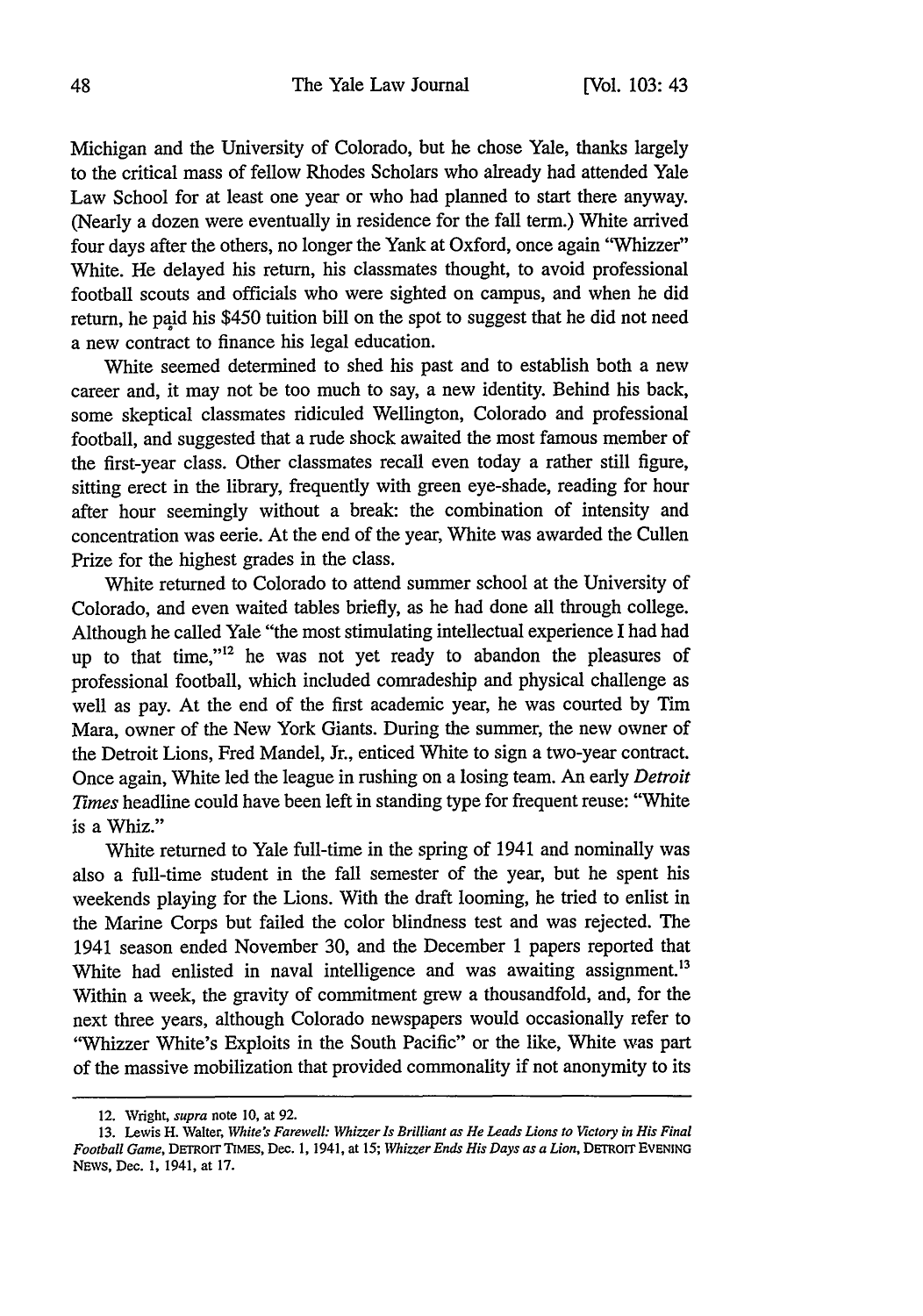participants. His remarkable and distinguished service record produced, if anything, more rather than less public diffidence after the war. Even close acquaintances remember White denying heroism in a sentence-"a short one"<sup>14</sup>—part genuine modesty, part, possibly, fear that the military counterpart to Grantland Rice lurked under a nearby rock. (Only years later would anyone find significance in the fact that he wrote the Navy intelligence report analyzing the loss under fire of PT-109.)

After the war, White returned to Yale and graduated *magna cum laude,* first in his class academically, in 1946. His clerkship with Chief Justice Vinson for October Term 1946 was not the foregone conclusion that many have assumed, and it came more from accident and luck than from design. Wesley Sturges became Dean of Yale Law School in 1945, and within two years had installed procedures that might be called a one-student-one-Justice system for recommending students as law clerks. At the time of White's application, the new system was not in place and it was every man for himself. White applied to Justices Harold Burton and William **0.** Douglas, with whom he interviewed in March. Douglas was wavering over his established policy of hiring clerks only from Ninth Circuit law schools, but his meeting with White appears primarily to have been a favor to friends on the Yale faculty.

Chief Justice Harlan F. Stone died suddenly on April 22, and President Truman named Fred M. Vinson to replace him June 6. Without missing a beat, Douglas wrote Vinson a day later recommending

White, who comes from Colorado and who is finishing at Yale Law School this summer. You have probably read of him in the sport section of newspapers. He was an All-American football player whose nickname was Whizzer White. He played professional football. He was in the service for a couple of years. He has led his class at Yale Law School for three years. Members of the faculty tell me he is the most outstanding man they have had for a long time. As a matter of fact, he probably will have an all-time scholastic record at Yale Law School. He is a delightful, person of great charm and poise.<sup>15</sup>

Douglas disavowed knowledge of White's plans, but volunteered to "see that he gets down here right away"<sup>16</sup> for an interview if Vinson wished.

Douglas knew his quarry. Vinson was a dignified but down-to-earth Kentuckian who was a former semipro baseball player and serious sports fan. White's resume was the perfect combination for Vinson, but the real matchmaker was Karl Price, whom White knew at both Oxford and Yale and whom Vinson hired as a law clerk from the Treasury. Price convinced White

<sup>14.</sup> Interview with Ira Rothgerber, in Boulder, Colo. (June 14, **1993).**

**<sup>15.</sup>** Letter from William **0.** Douglas to Fred M. Vinson (June **7, 1946),** box 254, William **0.** Douglas

Papers, Library of Congress, *reprinted in* **MELVIN I.** UROFSKY, THE DOUGLAS **LETERS** 48 **(1987). 16.** *Id.*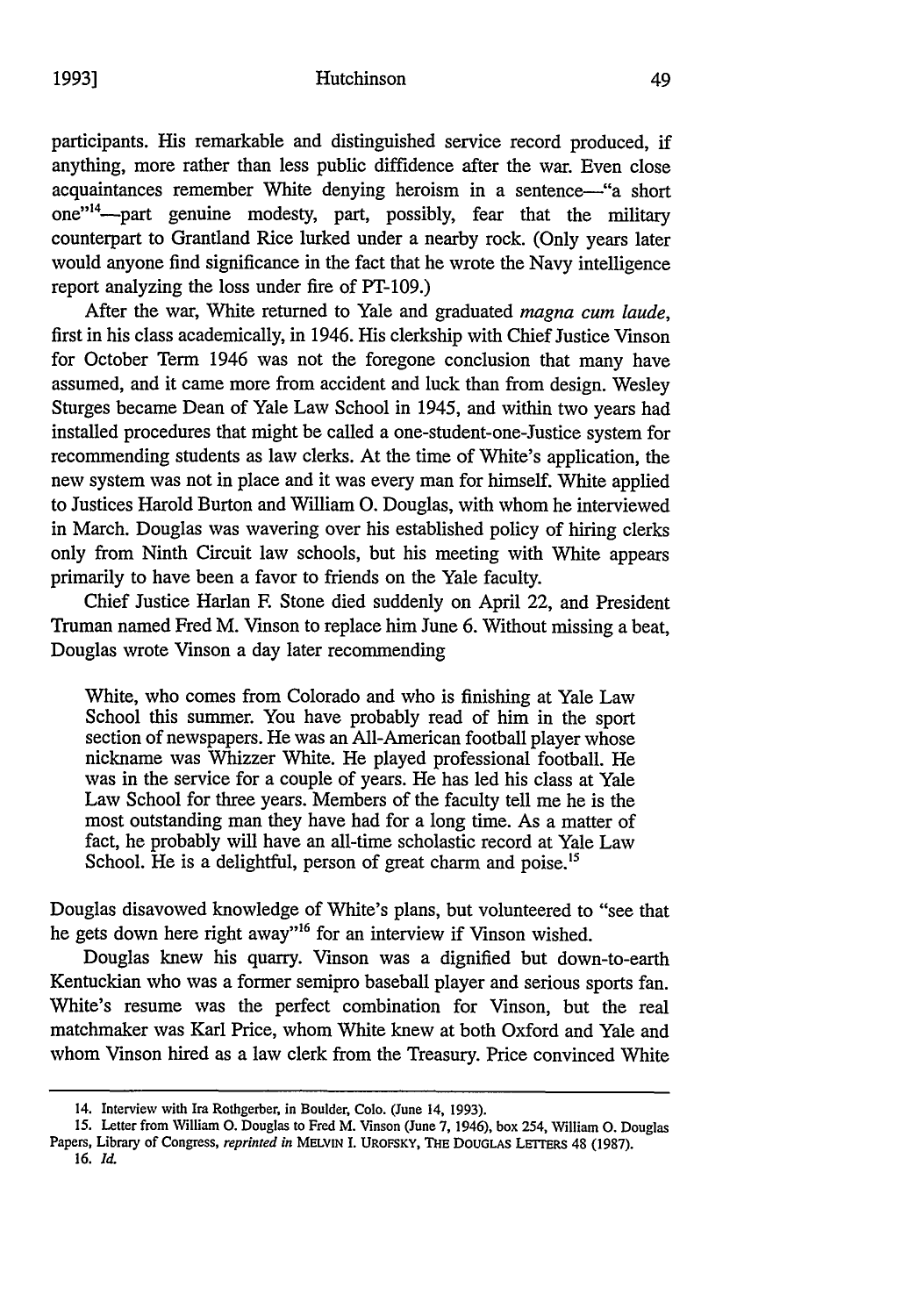to apply for one of the two remaining jobs, and on September 30, *7ime* magazine reported the appointment, accompanied by a photograph captioned, "Whizzer White *Enrolled."'17*

The clerkship with Vinson has been underestimated, I think, in terms of its influence on White's views of the role of the court, the impact of personality on decisionmaking and, to a lesser extent, even on doctrine. (October Term 1946, after all, was the year of *Everson v. Board of Education,1 8 Adamson v. California,'9* and the *United Mine Workers* Case,<sup>20</sup> three cases of great significance, as well as the macabre episode in *Louisiana ex reL Francis v. Resweber.2'* Fifteen years later, when White returned as Associate Justice, the consequences of *Everson* and the reverberations of Justice Black's Pyrrhic defeat in *Adamson* were still at the center of the Court's agenda.) Vinson was a dignified man with broad experience in government. He also has been perceptively described by former clerks as someone with earthy common sense but no feel for either the doctrinal details or the dynamics of the Supreme Court. White seems to have admired Vinson's "solid wisdom," which, as far as I can tell from the rich oral history project at the University of Kentucky, consisted primarily of the concession about his judicial office that "You can't run the world from this chair."<sup>22</sup> Vinson was not close to his clerks, never entertained them at home, and maintained a professional, rather formal, relationship both during and after their tenure with him. Only one written exchange between Vinson and White survives. On March 5, 1948, more than six months after finishing his clerkship, White wrote Vinson a two-page letter detailing his practice and commenting on the merger of his firm. Two months later, Vinson managed a reply. He chided White for "wait[ing] so long to write," but complimented his decision to return to Denver and the "indications that you must have landed in the right spot." The letter, kind if perfunctory, is addressed "Dear Whizzer:"-no quotation marks, no apologies.<sup>23</sup>

When Byron White returned to Colorado in 1947, he devoted his energy to the private practice of law and to a variety of civic activities that seemed almost calculated to maximize his contribution to society and to minimize his public profile. But he was still one of the best-known public figures in the state, and some Democratic Party leaders suggested more than once that he run

<sup>17.</sup> *People,* TIME, Sept. 30, 1946, at 48.

<sup>18. 330</sup> U.S. 1 (1947).

<sup>19. 332</sup> U.S. 46 (1947).

<sup>20.</sup> United States v. United Mine Workers of Am., 330 U.S. 258 (1947).

<sup>21. 329</sup> U.S. 459 (1947).

<sup>22.</sup> Transcript of a Recorded Interview with Howard J. Trienens and Newton N. Minow 29 (Feb. 27, 1975) (Fred M. Vinson Oral History Project, available at University of Kentucky Library) (quoting Howard J. Trienens).

<sup>23.</sup> Letter from Fred M. Vinson to Byron White (May 17, 1948), box 216, Fred M. Vinson Papers, University of Kentucky.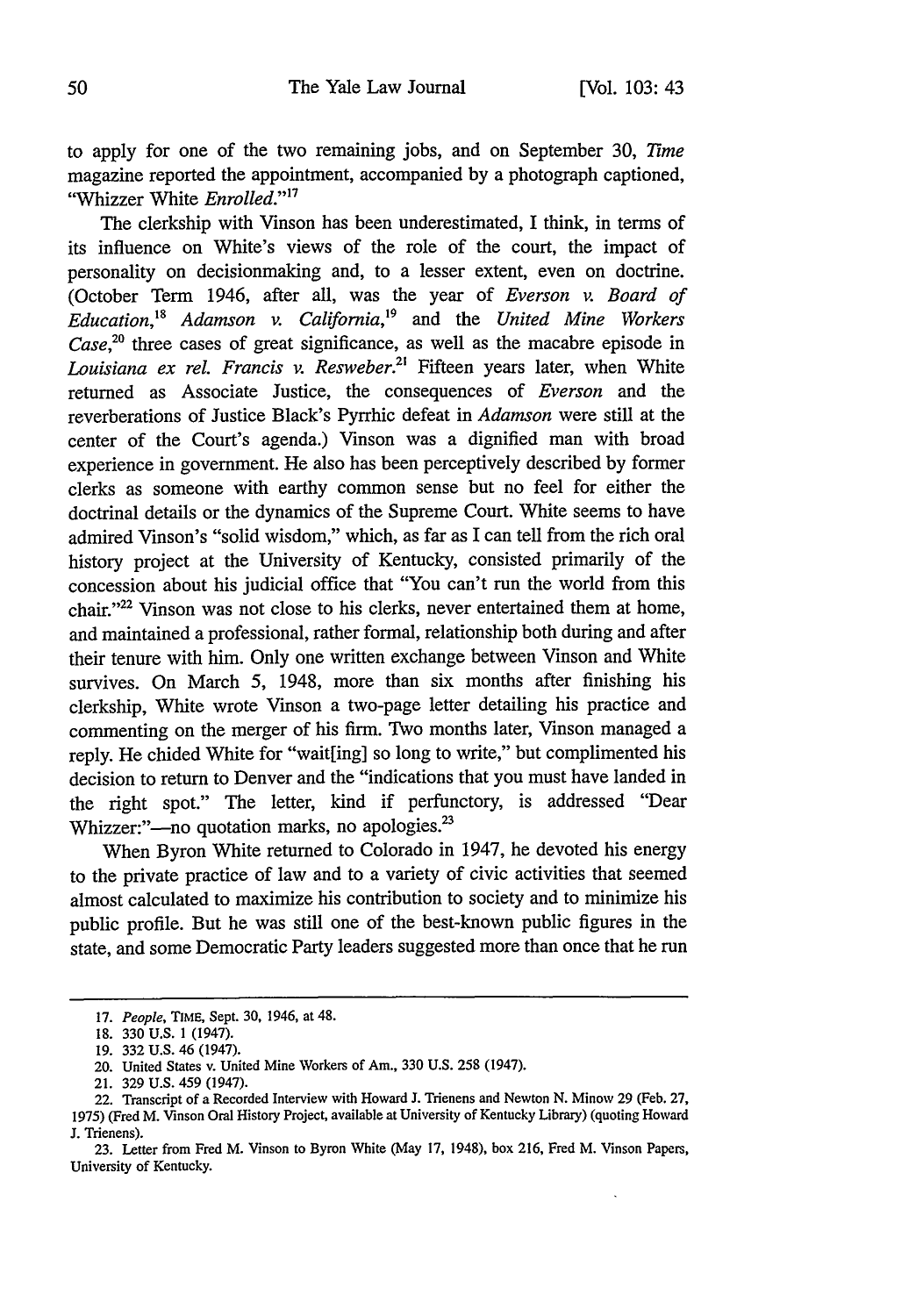for Congress or even for Governor. White was disinclined to choose among the party factions, and perhaps had deeper reasons for declining all invitations to stand for office. He later told a close friend: "I thought I could get elected to office. Once."<sup>24</sup> The import of the cryptic revelation was twofold: he knew he was too stubborn to compromise or merely to represent constituent interests, and further that his patience with the press and public speaking was not necessarily adequate to the task. (The campus joke a decade before, inaccurate but apt, was that White had only one B in college, in public speaking, and that it was a gift.)

When White decided to volunteer for John F. Kennedy's presidential campaign in 1959, his name was back in the headlines: "Whizzer Carries the Ball for Kennedy."<sup>25</sup> Whatever the quality of his political advice, and opinions still differ today, White was a vital symbol of the New Frontier-fit. energetic and passionately committed to public service. His blunt pragmatism and unpretentiousness made him a natural partner for Robert Kennedy, and their intimacy, born of mutual inclination and forged in the Department of Justice, was much deeper than that of White and the President. So warmly was White identified with the new administration that Jack Foster, the editor of the *Rocky Mountain News* even wrote a column charitably, if vainly, suggesting that "we should discontinue referring to [the] Deputy Attorney General" as "Whizzer," out of respect for White's wishes and for the sake of the dignity of both man and office.<sup>26</sup> Other stories of White's hostility to the nickname were printed, with no effect other than to burnish the legend of the publicity-shy once and future celebrity (e.g., when a waitress in Washington asked, "Aren't you 'Whizzer' White?" the answer came, "I was"<sup>27</sup>). White eventually earned high marks from the press in 1961 for his on-site handling of the Birmingham freedom march. His principal legacy as Robert Kennedy's Deputy, however, was what Robert L. Steams, President of the University of Colorado (and White's father-in-law), privately called his management of a "high-class employment agency":<sup>28</sup> White had primary responsibility for staffing the Department of Justice at both the Assistant Attorney General and collateral staff levels, and the final roster was conceded by all to be distinguished.

The appointment to the Supreme Court, which White at the time remarked to a colleague was like being prematurely "put out to pasture,"<sup>29</sup> had an unanticipated perquisite. It provided Byron White with the luxury of

<sup>24.</sup> Interview with *Ira* Rothgerber, supra note 15.

<sup>25.</sup> Robert L. Perkin, ROCKY MOUNTAIN NEws, Nov. 22, 1959, at 8.

<sup>26.</sup> Jack Foster, Quit *Referring to Him as Whizzer,* ROCKY MOUNTAIN NEWS, May 27, 1961, at 25.

<sup>27.</sup> Jim Mann, *'Whizzer' Prefers Obscurity: Press Rulings Focus Attention on White,* L.A. *TMFs,* Aug. **7,** 1978, at 4,5.

<sup>28.</sup> Robert L. Steams, Family Letter (Feb. 14, 1961), box 8, folder 6, Steams Papers, Western Collections and Archives, Norlin Library, University of Colorado at Boulder.

<sup>29.</sup> Mann, *supra* note 28.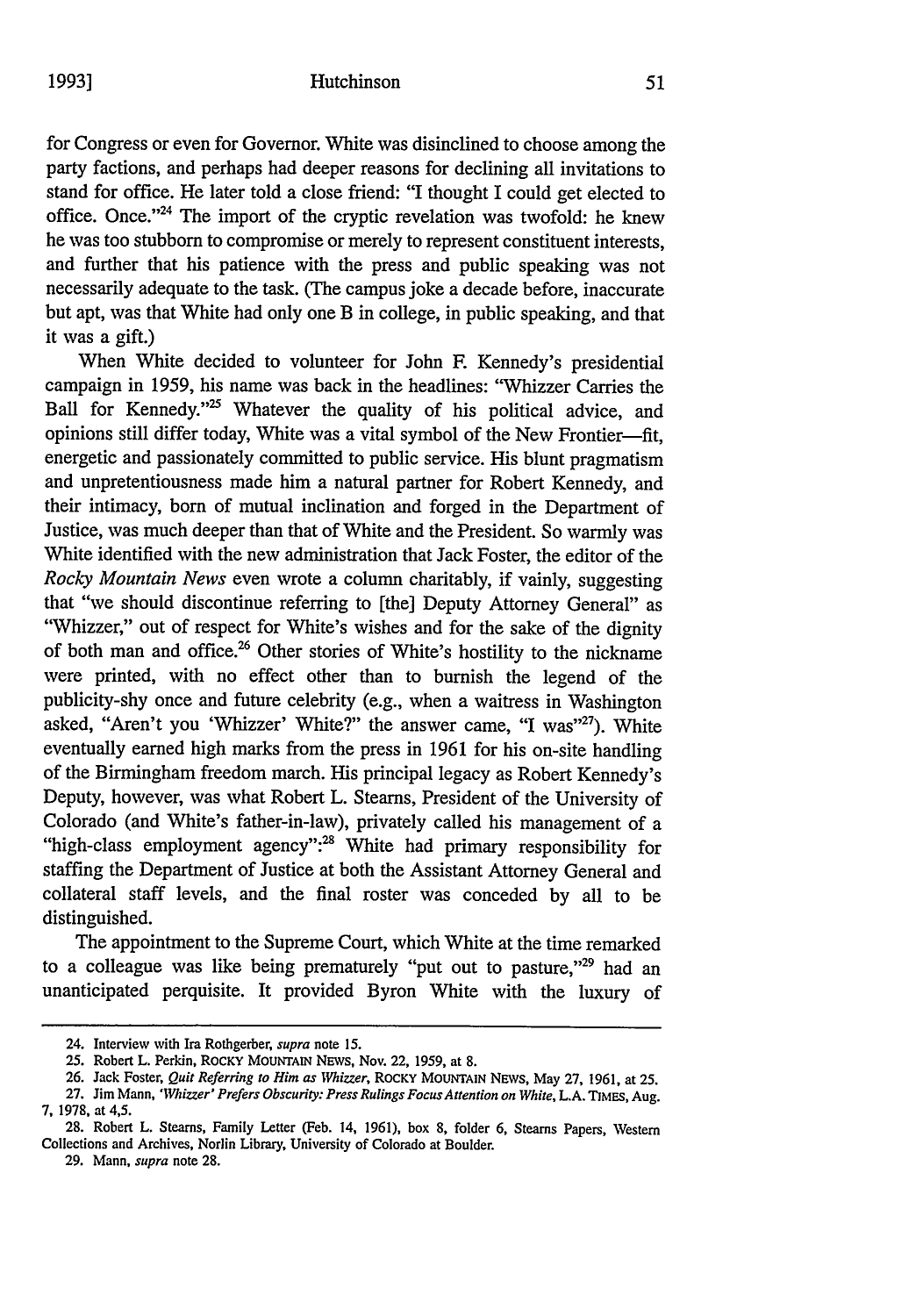### The Yale Law Journal

controlling public appearances, and especially relations with the media, on his own terms. No longer would he need to submit to the press as part of his official responsibilities. He could, and did, refuse interviews with impunity. Not that he granted none; indeed, during his first year on the Court, he granted multiple-day interviews to three free-lance journalists who produced both revealing and discerning portraits. The location of the stories inadvertently carried a hint of self-parody: *Sports Illustrated, Sport* and *True: The Man's Magazine.* All three focus primarily on his athletic experiences, although only the *Sport* profile is restricted to White's athletic career. As time went on, the *Washington Post,* the *New York Times,* and the *Wall Street Journal* would seek interviews in vain, sometimes even without acknowledgment of the request; at the same time, Mr. Justice White would occasionally attend the White House Correspondents' dinner and grant interviews to the *Boulder Daily Camera, the* Wellington-Fort Collins *Triangle Review, the Colorado Daily* (the campus newspaper), and other journals tied more closely to his roots. Journalists in the New York-Washington corridor can be forgiven for wondering what imp of the perverse dictated the Justice's policy, to the extent it can be called that.

If Justice White seemed to treat the press in an arbitrary manner, he discovered, not for the first time, that a price must be paid for not caring what others think of you, especially if they have access to a printing press. Press coverage displayed at best a chilly respect for the Justice's energy and technical proficiency. Beginning midway through his second decade on the Court, columnists began to castigate White for not seeing the First Amendment issues-especially shield laws and libel-through their lens. Those who wished to twist the knife reached back into the Justice's past. For example, Charles McCabe, a columnist for the *San Francisco Chronicle,* called White "a jock ... named [by] another jock" to the Supreme Court: "17 years after his appointment, the former All-American is known chiefly as the Javert of the American press."30 Tom Gavin of the *Denver Post,* who covered White for almost three decades, wrote in 1988:

Is it possible to trade in a Supreme Court justice? If so, I'd like to offer Byron White.

Yeah, the Whizzer. Our very own, home-grown, All-American, Rhodes scholar, Colorado *wunderkind.* Anything of value will be considered. An engine from a '37 Buick. A bushel of buttered popcorn. A person in touch with individual dignity and privacy.

Yes, someone who values privacy would be nice.<sup>31</sup>

**<sup>30.</sup>** Charles McCabe, *Himsef: The 'White Court,'* **S.F** CHRON., May **23, 1979,** at 45.

**<sup>31.</sup>** Tom Gavin, *Help Wanted,* DENVER **POST,** May **18, 1988,** at **7B.**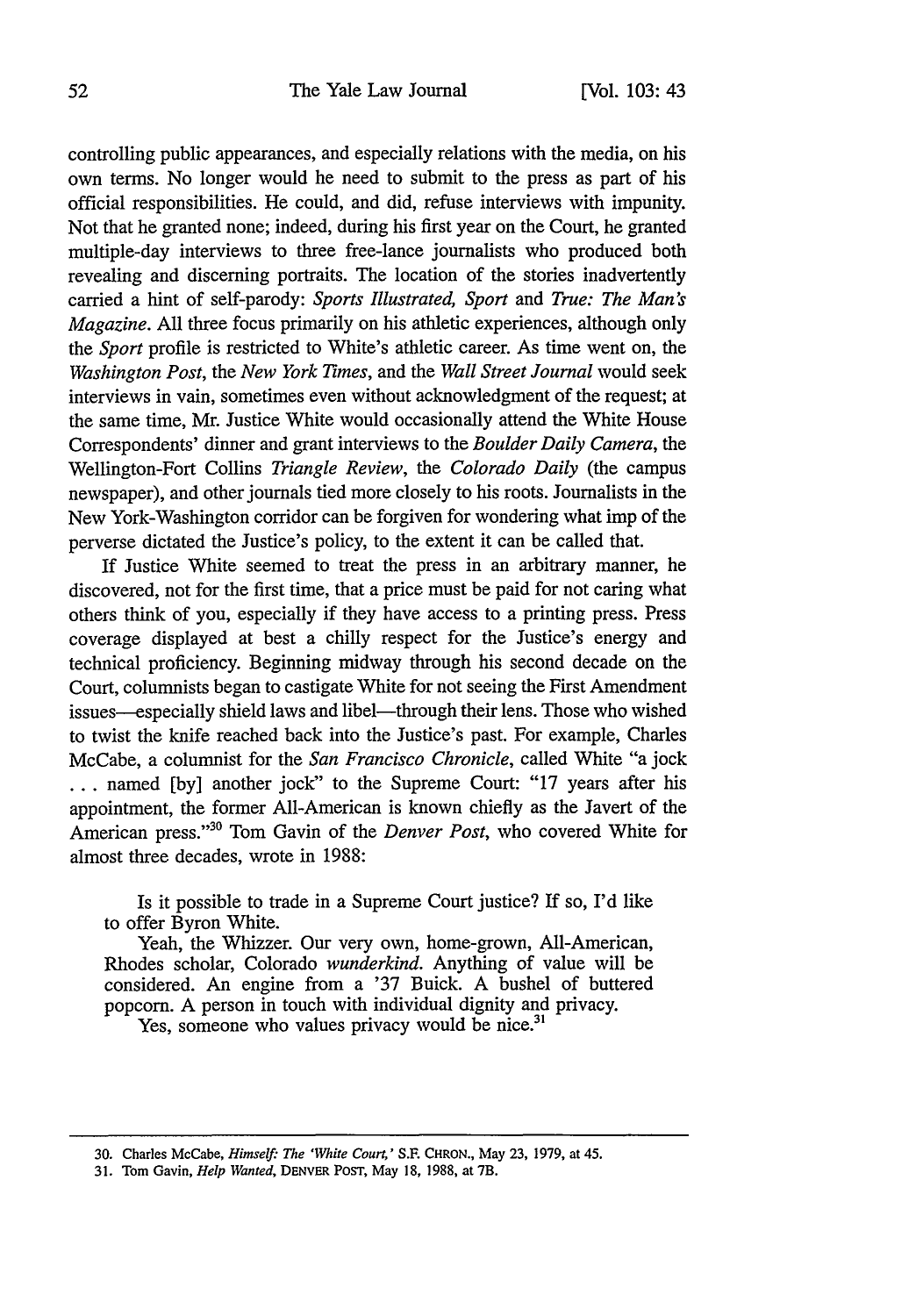Even legal scholars got into the act. Robert Cover concluded in a 1979 op-ed piece, which displayed uncharacteristically cruel humor, that White and Jackie Jensen, the baseball player, were both "better as running backs."<sup>32</sup>

The mutual hostilities between Justice White and the news media, especially print journalists, was first assayed by Murray Kempton in a column for the *National Review* in 1979:

A ... residue of heat in the embers of his auftlobiography may explain the zeal that Justice White brings to dismissing as effronteries so much of what journalism asserts as its immunities.

His glow as a judge may be a modest one; but he was an incandescent tailback at the University of Colorado and with the Pittsburgh Steelers. He thus bears the scars and cannot be blamed for still vividly resenting those awful Sunday afternoons when he stood in chilling locker rooms, his head ringing, his senses numbed, and his bruises bared while the writers had at him about why he had zigged when he might more politicly have zagged.

The dressing room enforces a mutuality of degradation upon the sports journalists and the beef he prods; and Justice White can be pardoned if the memories of so many offenses to his dignity impede his respect for the dignity of the calling whose members inflicted them. 33

The analysis is evocative and thoughtful and too neat to be true. Despite the patronization by the media for more than a generation and despite dignitary wounds real or imagined, Byron White's performance as a Supreme Court Justice bore no direct causal link to his athletic career. Nor does that part of his biography help, as some think, to explain his distinctive public manner, especially on the bench, which can politely be described as abrupt. (Some have suspected that White brought his competitive drive to his chambers, but I have never seen any evidence to support that proposition, although deflated footballs and team pictures adorning his office have misled some.)

Kempton's suspicion about the effect of the past on the doctrine of the present is refuted by a careful reading of Justice White's opinions in *Branzburg v. Hayes*,<sup>34</sup> Zurcher v. Stanford Daily,<sup>35</sup> and *Herbert v. Lando.*<sup>36</sup> In each case, practical interests defeat hypothetical risks, and doctrinal structure is logically applied, which are both hallmarks for opinions by Byron White; criminal procedure, separation of powers and other issues receive the same

34. 408 **U.S. 665 (1972).**

**<sup>32.</sup>** Robert M. Cover, *Your Law-Baseball Quiz,* N.Y. TIMES, April **5,** 1979, at **A23.**

**<sup>33.</sup>** Murray Kempton, *Thoughts Astray: Code Duello,* **NAT'L REV.,** June **8, 1979,** at 754.

<sup>35. 436</sup> U.S. 547 **(1978).**

<sup>36. 441</sup> U.S. **153** (1979).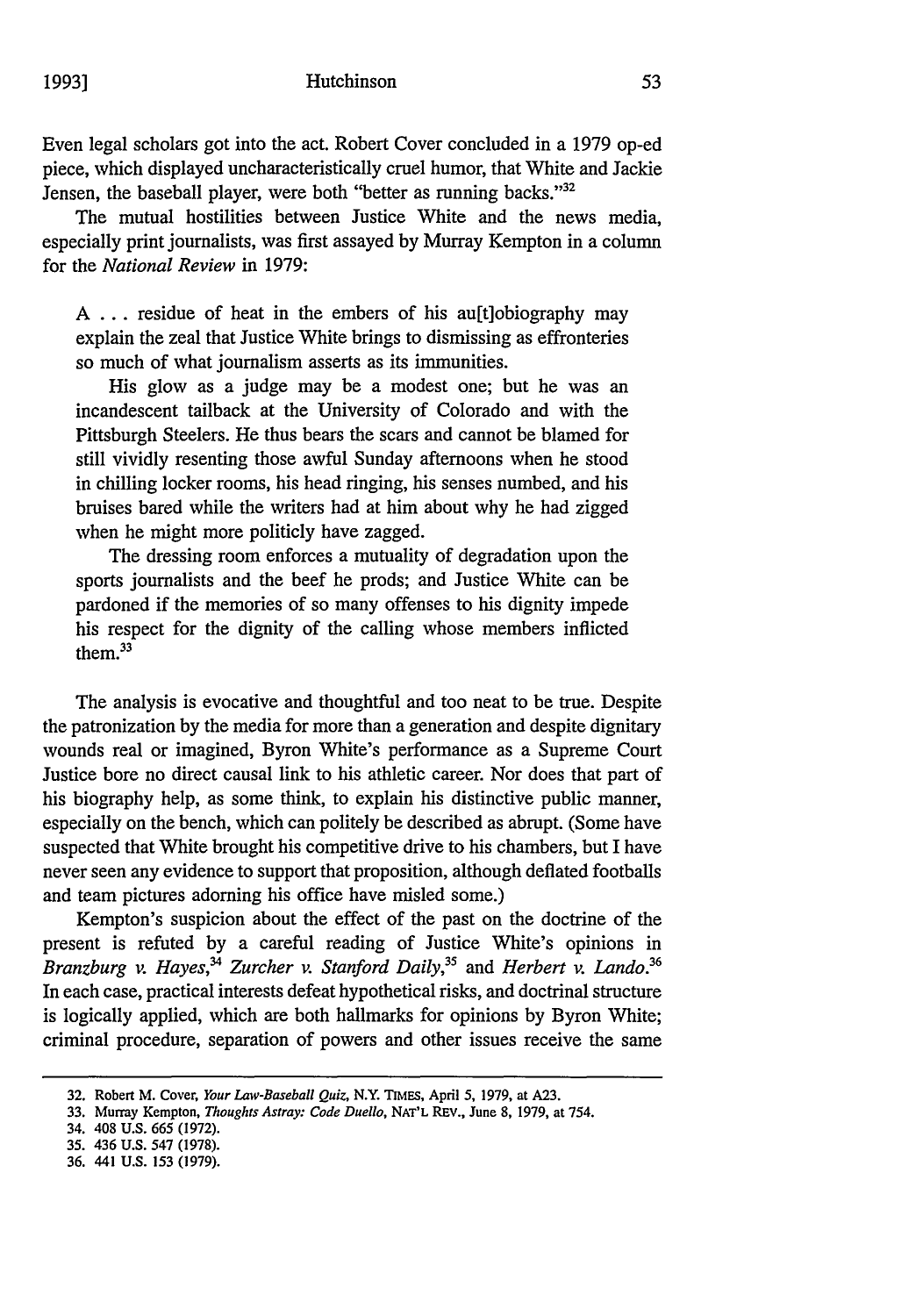analytical treatment. If there were something to Kempton's point, one would have expected a display in *Cox Broadcasting Corp. v. Cohn,37* where the media claimed its invasion of privacy—clumsy, gratuitous and of no conceivable social utility—was protected by the First Amendment against civil liability. However, Justice White drew a bright line for the Court that vindicated the press claim, because the information had been acquired from the public record. For those who accept the view propounded by Charles McCabe, that White "has pursued our editors and publishers with the cold fury of the pursuer of Jean Valjean,"38 the Cohn family's case presents an inconvenient instance of judicial detachment. The decision is all the more striking from someone who admits, "selfish[ly]," that one reason he has resisted telecasting of oral arguments in the Supreme Court is his wish to retain his anonymity in public.<sup>39</sup>

As to manner, it is tempting to dismiss the issue with the judgment of the Justice's old friend, Erwin Griswold, who lightly touches on White's personal manner when he concedes in an otherwise admiring essay that "he can give the appearance of brusqueness." $40$  Griswold also acknowledges what quickly developed as White's aggressive style of questioning during oral argument, but explains both traits on the ground that "his mind is so clear and quick."<sup>41</sup> There is evidence, however, that Byron White has demonstrated a disinclination for felicity and small talk for some time. Before he died this summer, one of the Justice's oldest friends, Ira Rothgerber, observed that there are "two schools of thought about Byron White, one that he hasn't changed in terms of personality or character in sixty years, the other that Washington brought out the best and the worst in him. I'm foursquare in the first  $school.<sup>942</sup>$ 

So is Evelyn Schmidt Ely, who was Byron White's English teacher at Wellington High School for four years, grades eight through eleven. (Mrs. Ely, if I may say, deserves her own tribute. Her first teaching job was at Wellington High, which presented enormous problems for an English teacher: it had no books when she arrived in 1929 and no funds to buy them. She convinced the Fort Collins Public Library, eleven miles away, to allow her to check out sixty books for six-week periods on her personal card so that she could enrich the curriculum her first year.) Mrs. Ely remembers both White brothers vividly and places Byron White's manner in a revealing context:

<sup>37. 420</sup> U.S. 469 (1975).

<sup>38.</sup> McCabe, supra note 31.

<sup>39.</sup> Speaking at the Eight Circuit Judicial Conference last summer, "White offered a rare insight into the real reason why justices don't want oral arguments televised: 'I am very pleased to walk around and very seldom am I recognized. It's very selfish, I know."' Tony Mauro, Courtly Duet, LEGAL TIMES *'WASH.,* Sept. 6, 1993, at 9.

<sup>40.</sup> Erwin N. Griswold, *Reflections on Justice White,* 58 U. COLO. L. REv. 339, 346 (1987).

<sup>41.</sup> *Id.*

<sup>42.</sup> Interview with Ira Rothgerber, supra note 15.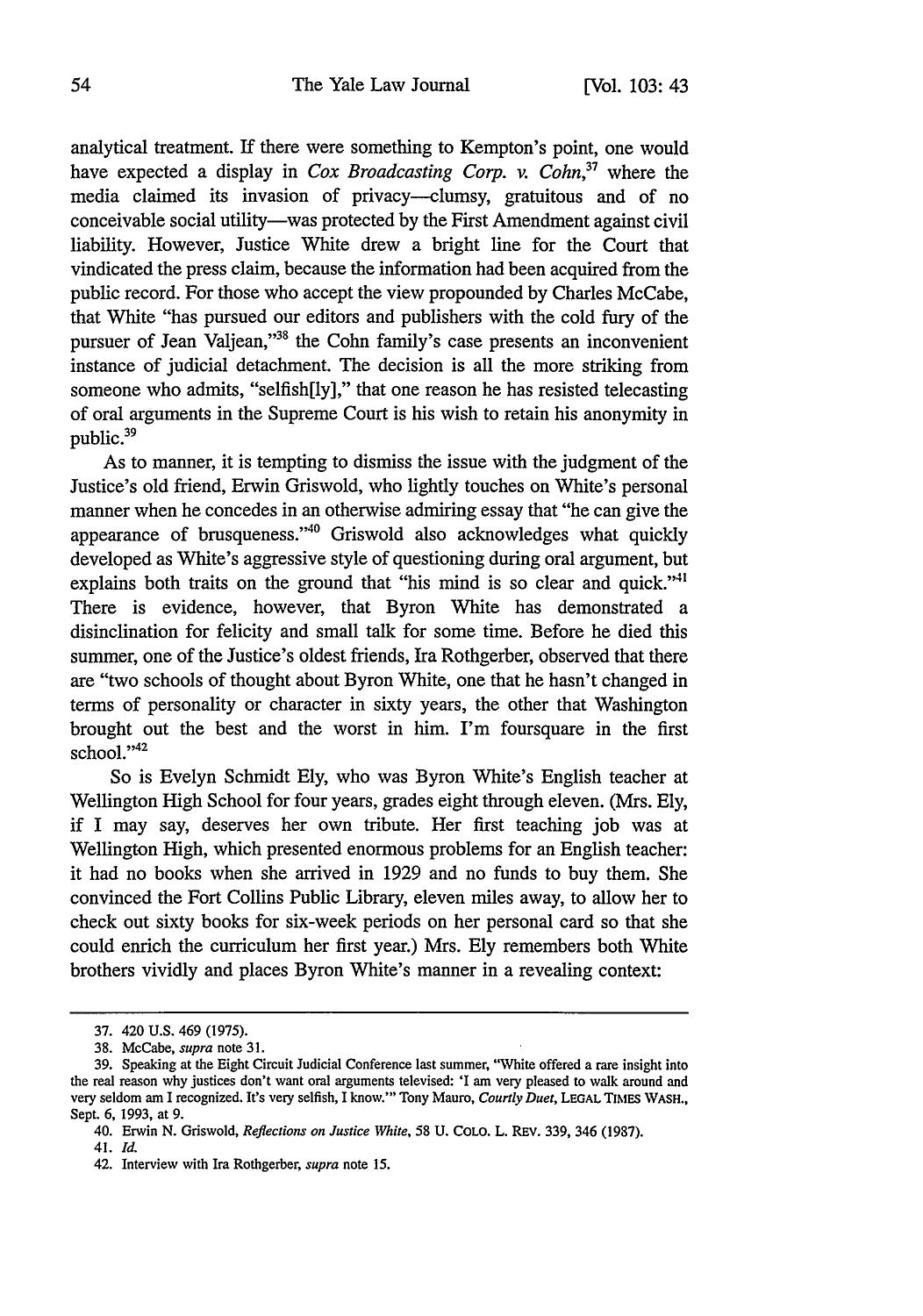He was always somewhat gruff, even in 8th grade. I think he was abrupt to hide his feelings.., he struck me as very sentimental under it all. But he never liked to show emotions. I remember one day I was greasing our car-you had to do it yourself in those days-and Byron saw me (our houses were within eye-shot, it *was* a small town), and came over right away. All he said was, "Get outta the way; I'll do it." Other times, he would come over the house on a Sunday afternoon with two pieces of cake that his mother had just baked. He would say, "Which one do you want?" and we would sit down in my kitchen and eat them together. He was such a joy. He was remarkably tender and instinctively generous but neither wished to acknowledge it nor to have it recognized.<sup>43</sup>

Once one knits together all of the threads in Justice White's background, the headlines and the personality--objects of so much attention-begin to recede into proper relief. What is left is something else, the character of a dedicated public servant whose principal defalcations were to connive at being misunderstood and to reject the conventional wisdom about the role of the Court shared by those who shape our opinions. To Ira Rothgerber, the twin pillars of that character were an almost religious commitment to public service and a consuming dedication to family. Justice White's intense, even ferocious, protection of his privacy may have as much to do with the sanctity of his hearth as with his own past.

Measuring Justice White's impact on the Supreme Court is neither easy nor fully discernible from on-line sources. His importance as a Justice was imbedded, to a great extent, in the interstices of the institution. Although he wrote many important opinions for the Court, as Kate Stith carefully documents,<sup>44</sup> his primary effect was neither obvious nor lapidary. He enjoyed remarkably developed twin powers of synthesis and doctrinal dexterity; unbeknownst to most, they were probably manifested more urgently in the conference room than in the spare, unpretentious opinions he issued. It was in the face-to-face debate with his colleagues that he thought reason and principle made their best stands, but, of course, we have no formal record of those moments. His opinions look outward to the public, and then first to bench and bar, not to the academy. Like the author, the opinions are precise, methodical and impatient to finish the job.

The literary style reflects the heart of the Justice. Part of the reason that Byron White seemed more to impress than to inspire is a conviction, both implicit in the strategy of his writings and manifest in their conclusions, that the role of the judge is a modest one, with authority discharged at retail and

<sup>43.</sup> Interview with Evelyn Schmidt Ely, in Beulah, Colo. (June 11, 1993).

<sup>44.</sup> Kate Stith, *Byron R. White, Last of the New Deal Liberals,* **103** YALE **L.J. 19 (1993).**